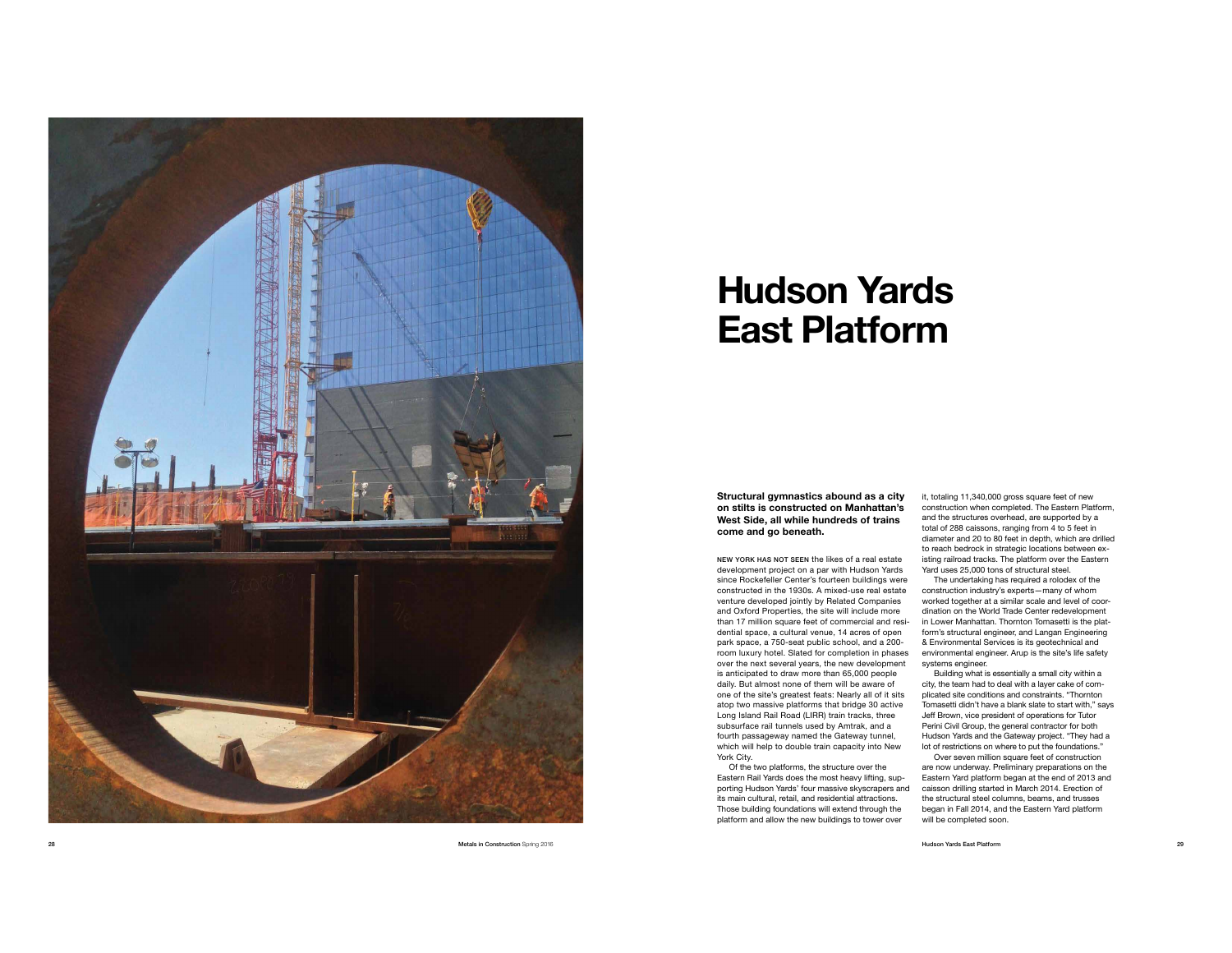





Opening page Local 40 ironworkers installing the truss of the retail structure platform. This page from top The development

of Hudson Yards will create more than 23,000 construction jobs. The Hudson Yards platforms will cover approximately three-quarters of the Eastern and West ern rail yards. Diagrams of the platform's D<sub>10</sub> node.

Facing page top Construction progress in August 2015. Facing page bottom Installation of a

precast concrete slab on structural steel grows the platform toward the west.

One of the project team's biggest feats was maintaining the operation of the railyards at all costs—throughout all of the project's construction, the LIRR and Amtrak trains remain operational. To accomplish this, the site was divided into segments: In areas where the train tracks are straight, the team could take four adjacent tracks out of service continuously, leaving drills or other equipment in place. In other areas that are required for switching trains between tracks, they could sometimes drill a caisson for only two hours each night due to train schedules. It could take days or weeks to achieve the 30- to 40-foot depth required for some holes. Because any emergency at all in the train system, like a switch failure, could shut down construc tion, the Tutor Perini team credits a good working relationship with LIRR for the smooth progression of caisson drilling.

A web of utilities below the tracks added even more complexity. "The utilities are more dense than the trains," says Brown. He estimates the handdrawn, ca. 1987 site drawings that were available prior to the project were accurate, at best, to within 5 feet. Added on top of that were complications involving the organizational, and legal, separation of the site's operators.

pb1089

personalizing a contract to construct a platform, Tutor Perini's Civil Group convinced its client, Related, to pre-excavate the site in order to understand the true layout of utilities located there. procedure are any car or cannot receive answer by green dots, Brown notes "every one of these pp. 3. Except Library 2012, the contract was hand excavated—there was something in every single one." The project's utility relocation budget alone is estimated at \$12 million. Each time a new obstacle was discovered, Thornton Tomasetti altered structural designs for the frame of the platform to accommodate a new caisson location that avoided conflicts with both the existing tracks and the utilities below. This real-time design approach made another midstream change possible: Work was originally planned to begin at 11<sup>th</sup> Avenue and move east, toward 10<sup>th</sup> Avenue, but the plan was reversed to allow an early start on 10 Hudson Yards, which is to allert an early exact on the classes that alley inherite the subuse below<br>
another m<br>
originally p<br>
east, tower<br>
to allow a<br>
now schee

Metals in Construction Spring 2016  $M<sub>1</sub>$  pp $M<sub>1</sub>$ 





Hudson Yards East Platform